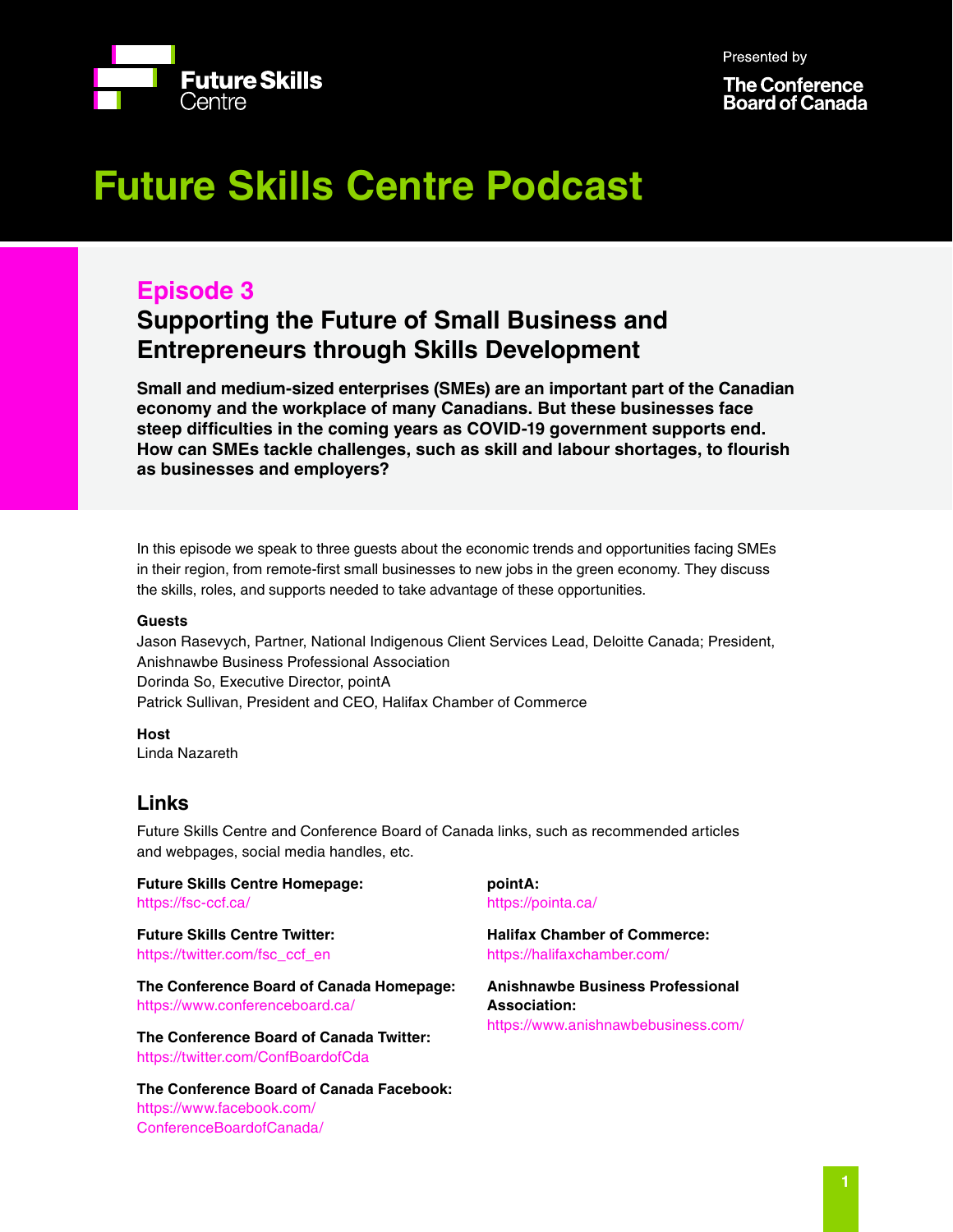# **Transcript**

## **Linda Nazareth:**

You're listening to Season Two of the Future Skills Centre Podcast, gathering experts from all over Canada to explore the most crucial challenges to the future of work. I'm your host Linda Nazareth. This podcast is brought to you by the Future Skills Centre and the Conference Board of Canada.

Canada is facing wide demographic and technological changes, and the COVID-19 pandemic has accelerated these disruptions to our work environment. Our economy is changing fast, and this means we have to change fast too.

# **Linda Nazareth:**

Today's episode looks at the challenges of skills development for small and medium-sized enterprises – or SMEs – businesses that have under 100 and 100 to 499 paid employees, respectively. We also speak about start-ups, who might not yet have paid employees.

SMEs form a significant portion of Canada's economy. In fact, nearly 98% of Canada's employer businesses are small businesses, employing close to 8 million people across the country. Many of these small companies have been experiencing a shortage of talent and skills as they usually do not invest as much as big business in skills training.

We first wanted to hear how small businesses have been doing in the wake of the COVID-19 pandemic. Patrick Sullivan is President and CEO of the Halifax Chamber of Commerce. The Chamber represents over 1,700 member businesses, the vast majority of which have less than 20 employees. Over 65,000 people work in these member businesses in the Greater Halifax Area.

#### **Patrick Sullivan:**

If I was to do a rough percentage, about 70 to 75%, I suppose, of businesses are okay. They've done okay. But that 25%, that includes restaurants, hospitality, the service industry,

which may include hotels or, or even small retail have not done well during the pandemic. And repeated closures or lockdowns have impacted those businesses significantly, and sadly, many small local retailers have seen some of their business migrate to larger operators who may be able to deliver things and who may be trans nationals rather than local companies.

Halifax was having a pretty good run, prior to the pandemic. Of course, the pandemic struck, and we've since had that significant decline. Halifax has actually recovered quite well. In most areas there has been growth and employment. We've seen a complete, pretty much recovery of the employment levels in Nova Scotia, but we've still seen that exit from the service industry to other areas. So, although employment has grown in total, we're still seeing the losses and labor shortages in some of those service sectors.

#### **Linda Nazareth:**

Canada's economy and labour markets have gone through unprecedented disruption in 2020 and 2021. While job losses were massive during the height of the pandemic, with the economy reopening, labour shortages and job vacancies have quickly surged to the forefront.

SMEs received massive support from the federal government during the pandemic, especially through programs like the (partially) forgivable loan program (Canada Emergency Business Account—CEBA) and the (Canada Emergency Wage Subsidy (CEWS). These programs had the intended effect: they sustained small businesses through the shutdowns caused by COVID-19. In fact, small business counts increased during the pandemic, business bankruptcies decreased, and corporate profits reached new highs at the end of last year.

The coming months are expected to be rough for many SMEs. Businesses are likely to face financial challenges as support programs come to an end. Even if the economy is reopening, many businesses continue to face higher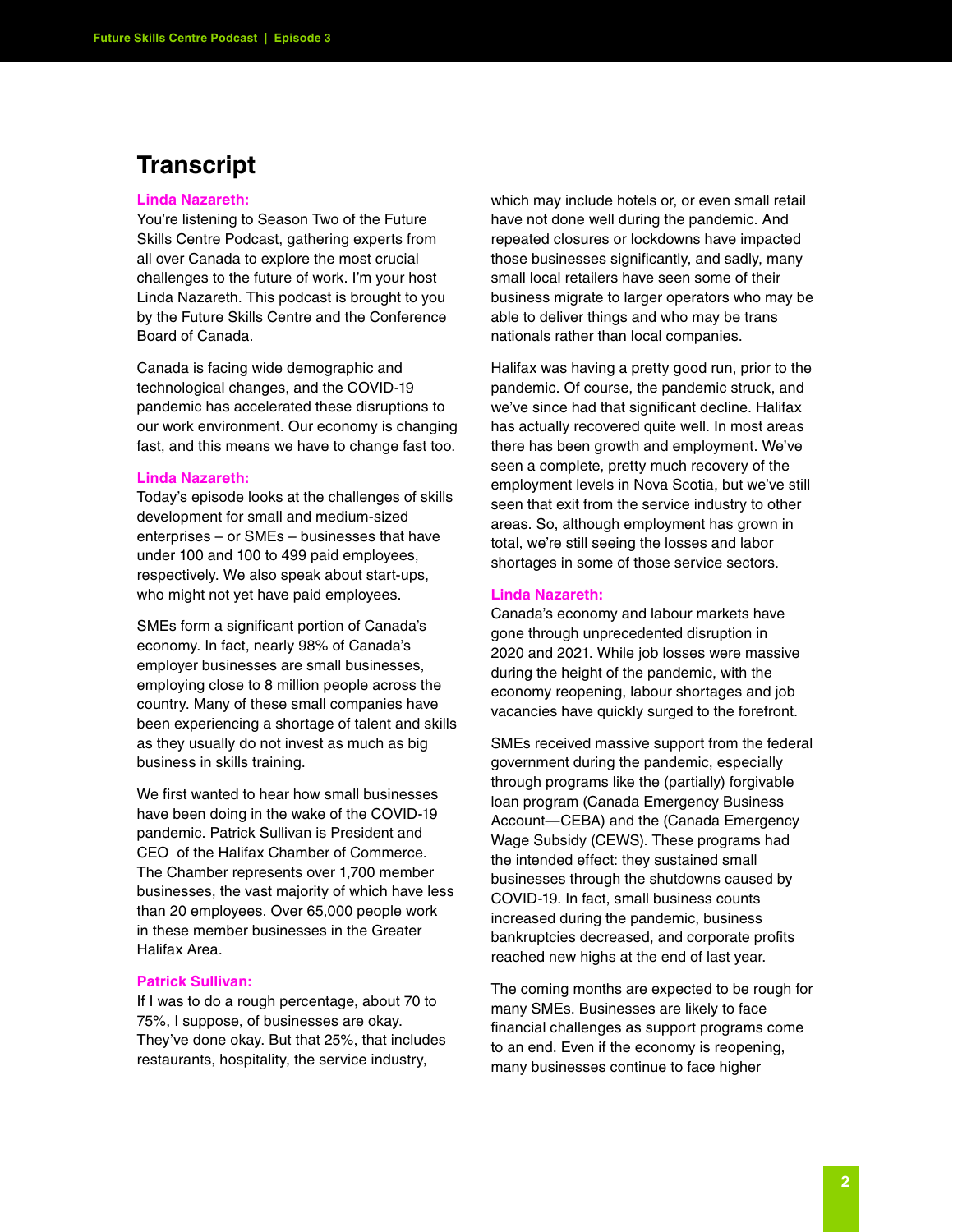operating costs and are unable to operate at full capacity. For some industries, there will be lasting structural changes from COVID-19 that may make operations unviable. The Conference Board of Canada expects a significant shakeup in the mix of small businesses—so called creative destruction—that could hamper near-term business investment. We are likely to see an increase in bankruptcies.

The pandemic has accelerated structural changes that have led to a surge in demand for certain skills and occupations. Tech-led economic growth has resulted in a growth in demand for high-skilled occupations over the past two years. For instance, employment in the computer services industry has grown by a whopping 23% since late 2019.

Alleviating labour market pressures is now a major priority for policymakers. For example, the federal government is bolstering immigration to catch up on the workforce gap that has accumulated over the past two years. In addition, retraining and reskilling have also been a focus for federal and provincial governments.

Labour shortages are a major issue for Halifax Chamber of Commerce members, particularly in hospitality and tourism businesses. In Patrick's view, welcoming more newcomers to settle in the region is important to help fill the job vacancies.

# **Patrick Sullivan:**

There is a project called the Atlantic Immigration Pilot that is seeking foreign workers for many of the positions in Nova Scotia. And this program began in 2019. It's just been designated a permanent program.

I think one of the great partners has been government, the province of Nova Scotia and the labour skills and immigration. That group has a program called Graduate to Opportunity. And that will provide funds for a new grad, or an employer to recruit new graduates to the tune of 25% of the first-year salary. And if that employee is a member of a designated diversity group, up to 35% of the employee's first year salary, which

is a significant help as companies are growing and hopefully will be a significant help as we come out of the pandemic and as people begin to recruit.

Nova Scotia has a very high concentration of students and in fact, a very high concentration of foreign students. Many of those foreign students will qualify for their permanent residency in Nova Scotia after only one year of work in Nova Scotia. And although this is wonderful and we want to welcome those students, in most areas of Canada, it's actually two. So our recommendation to government would be to change that to two years. We think it would significantly increase the number of people who would stay obviously for that two-year period, and then ultimately after two years, our hope is they've further integrated themselves into the community, they've made friends, perhaps they have a partner, and they'll stay in the community for a longer period of time. So that would certainly help.

#### **Linda Nazareth:**

Patrick also spoke to the trends that he sees affecting SMEs in his region, and how these changes will affect the skills in demand.

#### **Patrick Sullivan:**

One of the areas of significant interest in Nova Scotia is the green economy. The new provincial department of economic development has a mandate that is laced with sustainability as a guiding principle. But there's no clarity on how that sustainability will be built and supported within the SME community. Solar is growing in Nova Scotia. So, there's an opportunity there. Nova Scotia has some energy that is generated by coal. Within the next 10 years, all of those coal plants will close down. There is an opportunity for renewables to be developed. And there's a need to train workers to work in those areas. Whether that's wind power, whether that's solar, there's an opportunity to train employees and then have them work, in that green economy.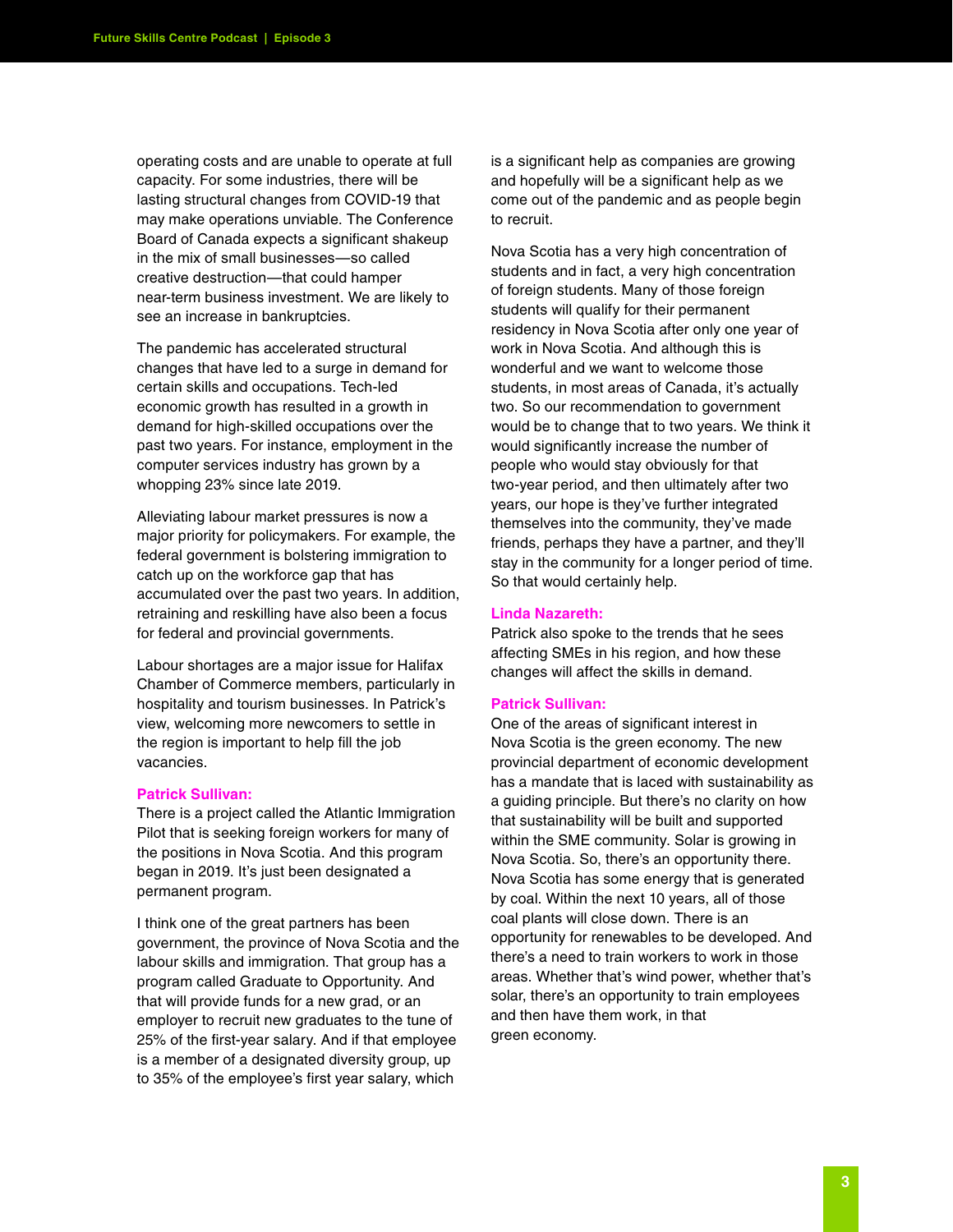Much like the rest of Canada, Atlantic, Canada, and Halifax in particular, have seen great demand, for technology skills. We've certainly seen that loss in the service sector, but technology is in great demand and in great demand for a couple of reasons. One – with the increase in working from home, people in Nova Scotia are now working for Google and Facebook, and other organizations that are perhaps US, or have offices in other parts of Canada. And they're happy to have technology employees working in Nova Scotia and living in Nova Scotia. So, technology is significantly in demand.

# **Linda Nazareth:**

Next, we travel to Northern Ontario. A member of Ginoogaming First Nation, Jason Rasevych is an economic and business development professional. He is a leader at Deloitte Canada, and the founder and president of the Anishnawbe Business Professional Association. Based in Thunder Bay, Ontario, the Anishnawbe Business Professional Association supports its members in Northern Ontario – a vast area from Sudbury to the Manitoba border, and north to James Bay, comprising over 100 First Nations communities. Jason told us that he started the association after noticing a gap in the conversation around Indigenous business involvement in economic opportunities in the region. He sees potential for Indigenous-led SMEs and entrepreneurs to participate in upcoming economic opportunities in the region, and he uses the association to advocate for these businesses and foster their growth.

#### **Jason Rasevych:**

There were many developments that were proposed related to infrastructure, for example, the East-West Tie transmission build, or Waytaynikaneyap, which is another transmission build to connect many remote first nations to the Ontario grid. And with these two projects, that are over a billion dollars, there's huge potential in the construction sector, to procure Indigenous business and work with Indigenous peoples.

We like to support the discussion. What are indigenous businesses doing within this area? What could be done for companies to open up the door for Indigenous businesses to participate in the supply chain and the other aspect of what can First Nation owned businesses – so a First Nation community has started a company – what can they do to further develop opportunities that are within their traditional lands?

They're about 15 mines that are in the environmental assessment or planning stages to go to construction in the next decade. And that is going to grow Ontario's potential for supporting critical minerals related to our future to reach net zero by 2050. If a lot of those mines are to be supported through social license by First Nations, it's going to require partnership with First Nations. It's going to require policy to provide First Nations with preferred opportunity for contracting and Indigenous business and hiring and jobs. It's going to require the ability for the community and the grassroots people to be involved in mitigating environmental or cultural impacts, it's going to require an opportunity to have an Indigenous voice throughout the process, throughout the company's decision-making process.

# **Linda Nazareth:**

Beyond Northern Ontario, Jason now works with Deloitte to support Indigenous communities and businesses to participate in economic opportunities across Canada. He identified some training strategies that he believes will help Indigenous businesses to grow their participation in the supply chain of projects – and this involves changes for non-Indigenous businesses and governments as well.

#### **Jason Rasevych:**

I believe there should be more opportunities to raise awareness of how the procurement systems work in Canada, whether it's a government contract or a company contract and provide a pathway for entrepreneurs and First Nation businesses to be able to qualify and understand decisions that are made in these procurement processes. For sure, within large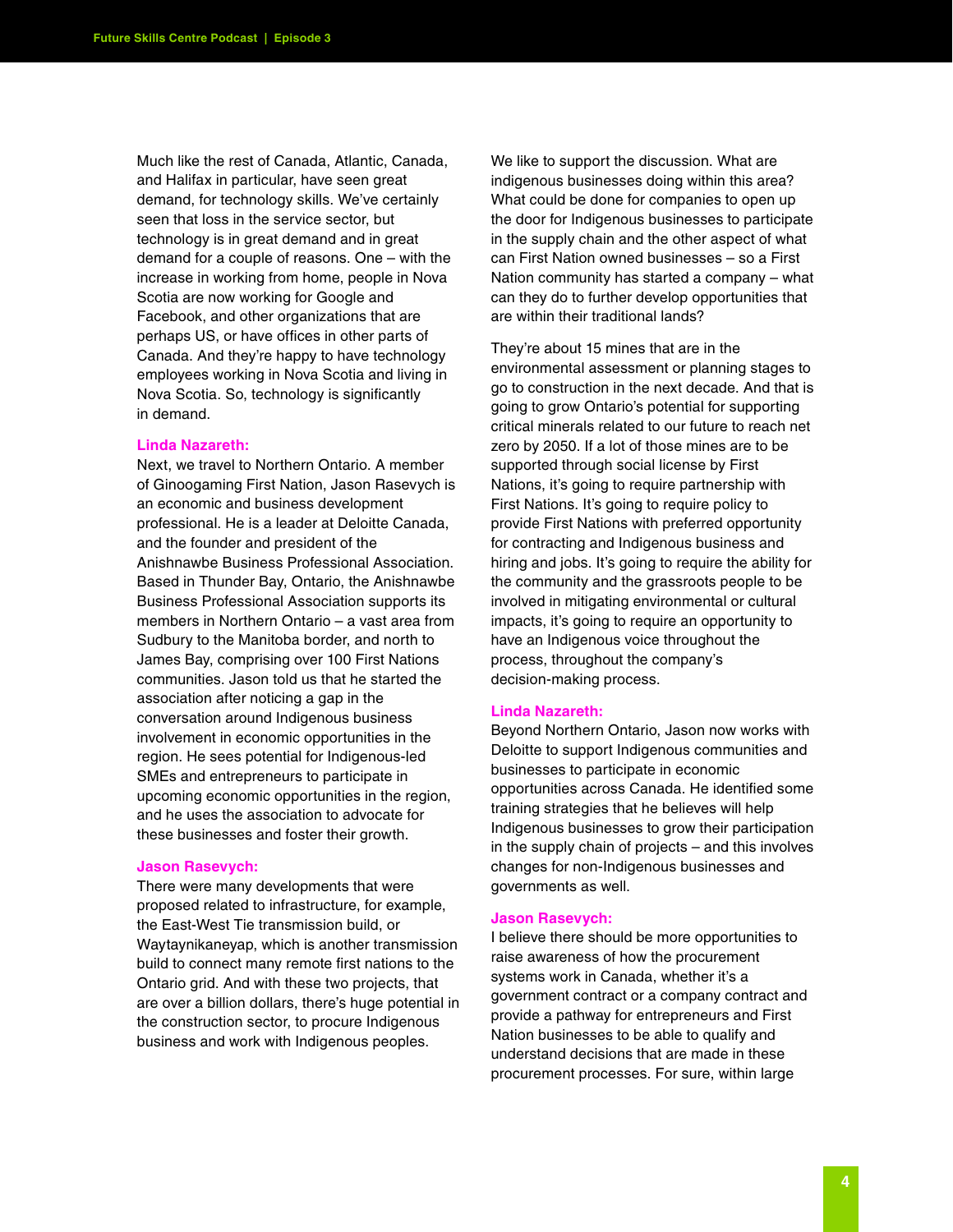developments that are happening within First Nation traditional territory, there should be set asides, but within open bid or procurement process, there needs to be more training and understanding to help Indigenous entrepreneurs become more competitive with their bids and also provide an opportunity for companies to create the right environment, the right conditions – and that may require amendment of policies to be able to open the door to Indigenous businesses to supply content.

So that requires a training and mentorship component, and perhaps also an education at the company level to deal with bias in decision-making process. And to also train on cultural awareness and sensitivity related to understanding what reconciliation means, what some of the legacy issues are in our country related to the relationship between Indigenous people and non-Indigenous people and how we can move together better as a society by working together and collaborate.

#### **Linda Nazareth:**

Back in Northern Ontario, similar to Patrick's assessment in Atlantic Canada, Jason sees opportunities for individuals to expand their skills in order to participate in remote work opportunities, or become entrepreneurs and lead businesses of their own. Both of these approaches, however, do require strong connectivity.

#### **Jason Rasevych:**

There's huge potential to start training some of our community members a lot earlier as well, to understand that they could pursue a career pathway in the tech sector. And have an opportunity to either work for an organization or become an entrepreneur and be able to also live in their community and work from home or in a hybrid type model with this next normal, if they have the right infrastructure in place, the community level and the opportunity to do so within the market.

So, when we think of many businesses that are successful in rural areas and thriving that have access to fiber optics, telecommunication systems, they're able to then sell their products and services and market it through the internet, they're able to utilize social media a lot easier. They're able to utilize multimedia and also link with other systems and integrate with other systems, whether it's a bookkeeping system or a procurement system, it's an ability to be able to be an entrepreneur in modern times. It's not often the case in remote First Nations or rural areas that lack the broadband services.

At times, the word business – because of the thoughts with capitalism and the colonialism that have been experienced by community members, there's a concern of how that all fits into this society's values, especially in communities where there hasn't been a lot of business development.

So, to get community members comfortable with aspects of that, it's understanding financial literacy and perhaps some corporate literacy, but more on the financial side to understand that there are certain skills and talents that people have, that they could seek self-employment and entrepreneurship, if they're able to develop the right plan.

A lot of people might get intimidated with the business planning, the research phases or the financial forecast, but starting those types of exercises and teachings at a younger age will help prepare people to be ready to be able to move into entrepreneurship through their lifetime.

I think we need to do more targeted education, mentorship and training to Indigenous communities and people, far before high school, to be able to get into the habit of understanding that thought process and putting together student programs to be able to mentor them with an Indigenous business expert. And now there's more of an opportunity to do that because there's more role models that are out there – Indigenous-led and owned businesses.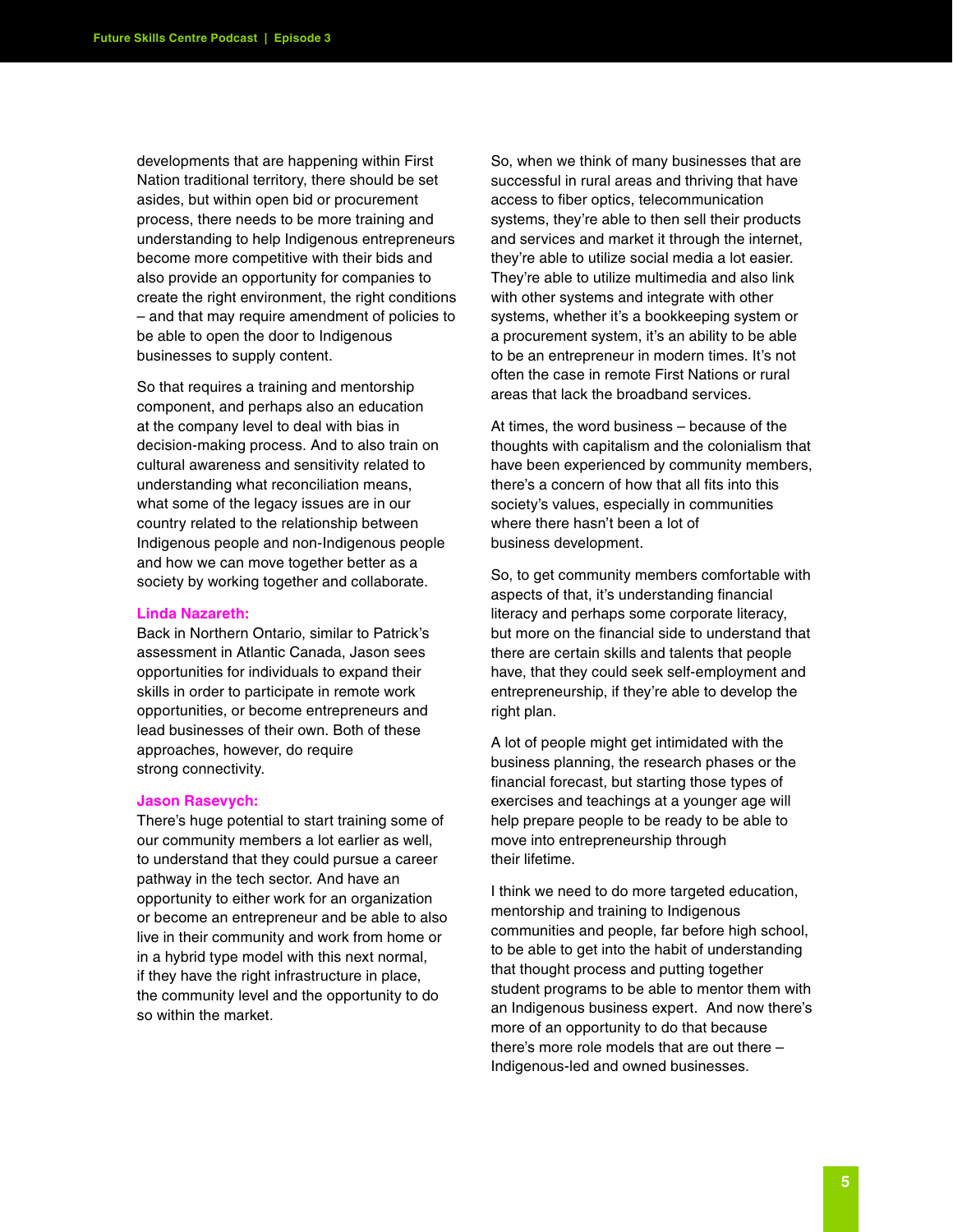#### **Linda Nazareth:**

During the pandemic, the shift to remote work was immediately necessary. Jason sees remote work as a potential opportunity for people living in rural and remote areas to participate in roles remotely while being able to stay in their communities. In Halifax, Patrick told us that they're also seeing agencies work to attract companies to relocate to their city; proposing that these companies continue to work with clients in other regions – remotely – while being able to take advantage of the city's lifestyle and lower cost of living.

The shift for remote workers, for entrepreneurs, and for leaders of SMEs to bring their businesses online does require a new set of skills. Dorinda So is the Executive Director of pointA. Based in Toronto, PointA offers solutions for businesses who want to shift to more sustainable modes of transportation, for the purposes of sustainability, less congestion, and improved wellbeing. They also provide guidance on remote work best practices; for example, helping businesses draft policies and procedures related to remote work. Through her work with many small businesses and entrepreneurs, Dorinda has gained insights into how these businesses are transitioning to remote work.

#### **Dorinda So:**

Remote work, while an option for many, when the pandemic hit, was very difficult for businesses to pivot. And this was a significant pivot. And I think even now that we're two years in, I think a lot of businesses have found ways certainly to put themselves online, whether it's their actual business and or their services and products, but there are still many that are really struggling with doing this.

#### **Linda Nazareth:**

We asked Dorinda the implications of remote work for small business – firstly, what she sees as some of the benefits.

#### **Dorinda So:**

The obvious one of course is you can continue to do your business. That's obviously the big one – because if your business continues, it means your employees can be paid. And that's huge, right? But I think that for us, we realized that there are a lot of, environmental benefits as well to this.

Maybe that's also an obvious one. But it's not just environmental in the sense that your employees don't have to commute to and from office, but it's also that you aren't actually heating and cooling an office that sits empty. And also, you're taking advantage of existing spaces, so that maybe you don't have to just work from home, you can work at other spaces as well, that are created for you to actually take advantage of and help reduce costs.

And I also think that a big part of this that maybe a lot of people don't think about is remote work connection, is more secure, more transparent, and actually enable a lot of communication. So for example, if you have paper files, particularly when it comes to your financials, well only one person can kind of read that same time if it's remote, but when something was online, you can password protect. And not just have somebody behind a lock and a key, you can control the permissions of who actually sees it. You can back it up. And you, can also ensure that there's a lot more communication between people who needed to access it. And that really does ultimately help with improving your overall business processes.

And then I think the last thing is for us, we really care about health and wellbeing of our team. And it is really great to have the opportunity to not spend the time commuting and they can do other things. That's been a huge added benefit and then also I think that it's really encouraged the team to be much more intentional.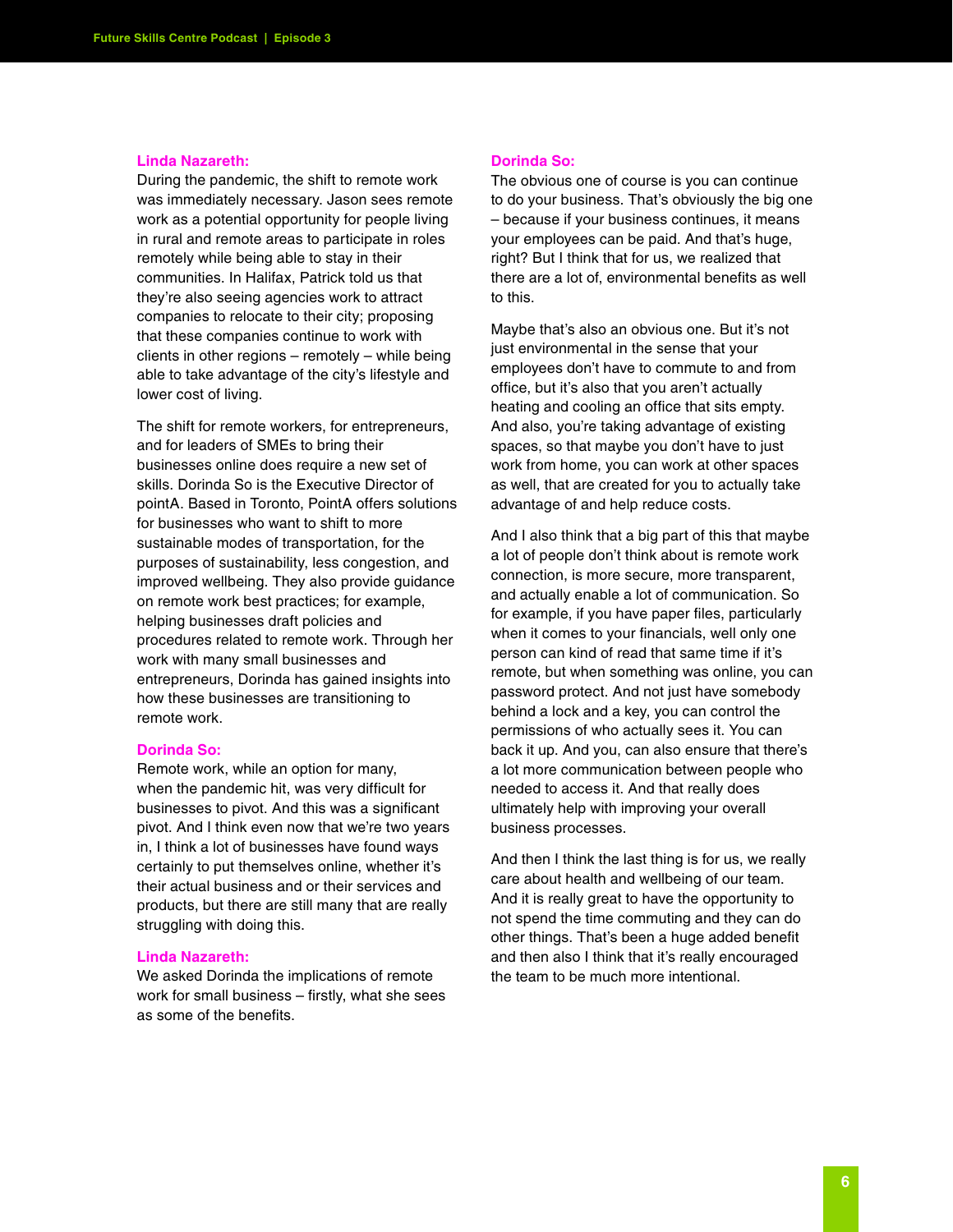#### **Linda Nazareth:**

Dorinda told us about another trend, that saw new businesses make their start in the remote world during the pandemic.

# **Dorinda So:**

You're seeing a lot of different people come into the kind of the entrepreneurial space and a lot of people looking for work opportunities, whether that's in businesses or creating their own business, in response to the lack of employment opportunities that they may be experiencing are facing in their own field.

With the lockdowns, maybe they were furloughed or it was kind of like, well, I don't have a lot to lose at this point. And so, they were starting these remote businesses. There's lots of cases of people doing that. And then there's ones that are just doing kind of their everyday work and launching side hustles of businesses that they really want.

I think what's really inspiring is seeing the resiliency. A lot of people who are willing to kind of do whatever it takes to move forward with, putting food on the table for their family.

#### **Linda Nazareth:**

The Future Skills Centre has committed to additional investments and partnerships to focus on the skills development needs and opportunities for Canada's SMEs and entrepreneurs. Working with FSC, pointA offers a 5-week virtual course for owners and operators of SMEs. This course focuses on engaging women and persons with disabilities. Dorinda tells us about the program, first describing how she drew from her own experience for its inspiration.

#### **Dorinda So:**

When the pandemic hit, we were implementing our own remote work strategy. And so, we thought, well, if we could do this and be able to make that transition, hopefully we could teach other people to do the same thing. And so that's why we applied for the Future Skills Centre grant. And we were very thankful we got an opportunity to put together a course to teach entrepreneurs and business owners and

operators particularly running small businesses all across Canada, how to do the same thing, so that no matter where you were in your journey, whether you been running your business for 20 years, or you were just looking to start, you could make a part or your entire business remote. And we were able to teach them that strategy and innovation skills to do that.

I'm really proud of the fact that we were actually able to connect with our target audience. So, we had pretty much all provinces in Canada represented, in the students, in our course. All kinds of business, everything from like construction businesses, to transportation businesses, to retail, a lot of education, and then the traditional like professional services, so lots of different kinds of businesses.

When it comes to remote work, I really believe that people actually have what it takes. They have the skills and the knowledge to be able to move their business online. I don't think it's any kind of specialized skill. I think the biggest challenge and the things that we focused on was really how to think strategically.

One of the people that we worked with, was looking for an accounting solution. When you're a small business, you need like Quickbooks and they're mostly cloud-based ones where you can send invoices and you can capture your expenses and your time. But there are so many out there and often the price points are almost the same. So how do you differentiate between the two? So, for us, because we come from this world of remote work, we will bring it back to the core values of their business. We would ask questions to say, okay, what do you ultimately care about? What's important to you? And once we identify here's the three to five core values that you have, now look at your decision differently.

#### **Linda Nazareth:**

Dorinda identified some challenges their project experienced in terms of training SME owners and entrepreneurs with remote work skills – and she doesn't think these are unique to this program.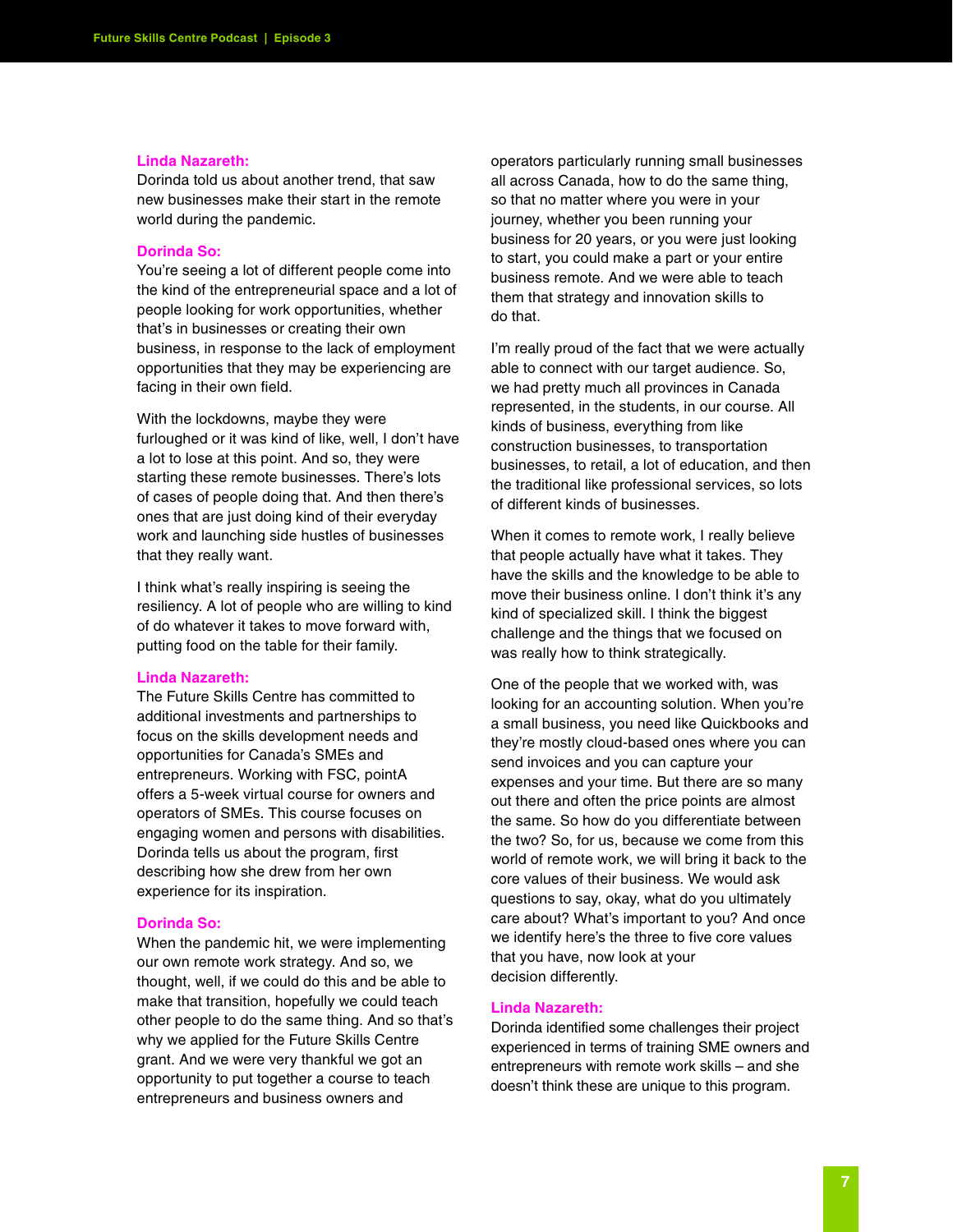#### **Dorinda So:**

And so, language like remote work may or may not resonate with someone. In fact, I recently learned that work from home is probably language I should be using. That makes much more sense. The power of language is actually important because if you want to reach business owners, you have to make sure that it lands with whoever it is you're trying to reach and that the benefits are articulated, but also ensures that you're on the same page.

I think the second challenge was around just the nature of this remote work or this virtual experience. Many people were looking for networking opportunities, preferably in person, which was next to impossible given the lockdown measures. I would have loved to have opportunities to do this course in person. I think that really would help because so many of these individuals really felt disconnected, they didn't feel that they had a network of people to tap into. So, if they want to grow their business, they really needed a community because they didn't have traditional avenues of support such as incubators accelerators that they could tap into.

And I think the last piece was probably just with respect to their time. It's hard to break things up into bite-sized pieces that make sense to them, and that fits their schedule. Sometimes time management was the biggest struggle that they had. for us, it was just encouraging them that they could maybe take an hour to go down the street to a library or to a cafe and just say, okay, I'm going to work on this part of my business for one hour a week.

#### **Linda Nazareth:**

As a leader of a small organization herself, Dorinda shared some challenges she's had herself. In a small organization, an individual might be the only person who is responsible for a task, or even knows how to do that task. This can be an isolating and overwhelming experience, particularly in times of change, such as when a person leaves, and a colleague must take on some of their work. Here's Dorinda on her approach to skills training and how she's adopted a learning culture in her organization.

#### **Dorinda So:**

And I think what's important is to recognize that we need to provide them with the actual materials, but then also the time to do it and to not penalize them and feel like they have to now add to their work week by doing training outside of their work week. So that's important. The second thing is you can really take advantage of the plethora of opportunities out there that are free. So, someone on my team took a really great course that was free through the Toronto Public Library and it became a one-on-one tutorial, and they learned a lot through that because it was a software skill they have to learn.

And that's really hard to do that otherwise. And then it's also making sure that there is a level of redundancy and contingency across the team. So, if you're going to train one person, train another person, because that way they can maybe attend a training together, if it's one of those opportunities. But it also means that when you're learning together, as you're actually on the job, you have someone else you can ask. Maybe they don't do the same job as you, but they went through the same training.

So, I think it's very much creating a culture of training and make it a normal part of a person's job to constantly be upgrading their skills.

#### **Linda Nazareth:**

Labour imbalances – due to cyclical and structural changes – can be detrimental to individuals, family, small businesses, and the economy. Understanding where labour shortages and skills gaps may occur is essential to help SME owners in making the right decisions. Reskilling and upskilling initiatives can help address these workforce imbalances and give small and medium businesses the means to seize growth opportunities - whether these are through their existing activities or through remote work development.

While these small businesses often lack the scale and dedicated human resources staff to be able to run skills development initiatives, the examples we heard today show that resources exist.